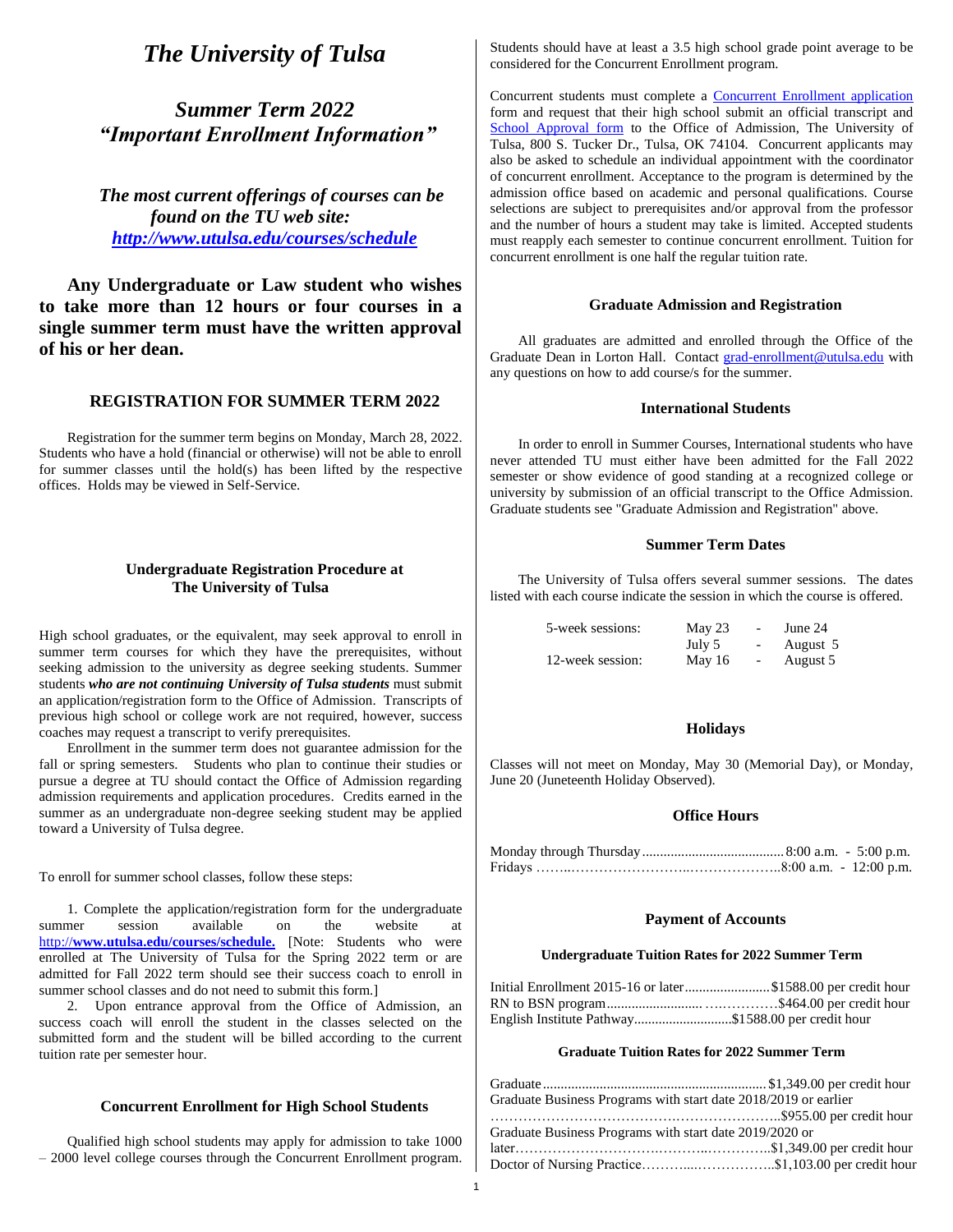Doctor of Nursing Practice Anesthesia…..……..\$1,288.00 per credit hour Master of Athletic Training…………....…....…….\$849.00 per credit hour

### **Law Tuition Rates for 2022 Summer Term**

| Master of Jurisprudence Indian Law \$1035.00 per credit hour<br>Master of Jurisprudence Energy Law\$1,240.00 per credit hour |  |
|------------------------------------------------------------------------------------------------------------------------------|--|

Applicable undergraduate tuition rates will be determined according to policy as established by The University of Tulsa.

| International Student Services Fee: |  |
|-------------------------------------|--|
|                                     |  |

#### **Figures in this section are subject to change without notice at the beginning of the summer term.**

Prices quoted for travel courses may be in addition to the above tuition charge. Students enrolled in study-abroad courses should consult with the Center for Global Engagement or the program instructors concerning the amounts and due dates for payment of additional study abroad and travel expenses.

As a University of Tulsa student, it is your responsibility to ensure that all educational expenses are paid during the semester in which they are incurred. If financial aid does not cover all of your expenses, you may either pay the balance in full or participate in the University of Tulsa's Monthly Payment Plan.

The University of Tulsa provides e-statements on a monthly basis on all accounts with an unpaid balance regardless of pending aid, payment plans, or financial support from other off campus sources. You will receive an email at your utulsa email address advising you that a statement is available for review at http://portal.utulsa.edu, click on view and pay my account. It is your responsibility to ensure that your financial obligations to TU are resolved in a timely manner.

Payment of current semester charges or payment arrangements must be made by 5:00 p.m. on the first day of classes. Payment arrangements may include the monthly payment plan, pending financial aid, or a combination. Payment plans may be set up by accessing

<https://univoftulsa.sharepoint.com/sites/StudentCommunication> > view and pay my account.

Payments not made when due will be subject to a finance charge of 1 1/2% per month.

Currently enrolled students with an unpaid balance may be eligible to enroll in a subsequent semester provided that:

The student balance includes current semester charges only. AND

The student has established an university approved payment plan, at least one payment of that plan has been processed, and the terms of the payment plan allow for payment in full of the current unpaid balance by the start of the semester in which the student wishes to be enrolled. AND

The student balance is not in excess of \$1000

A failed payment plan will result in cancellation of enrollment.

If the account remains unpaid, the University reserves the right to suspend or withdraw you from classes; withhold grades, transcripts, and diplomas; deny you future enrollments; and require you to move from student housing.

The University accepts charges on valid VISA, MasterCard, American Express and Discover credit cards.

 **Refunds:** If a student withdraws from his/her courses at the university, he/she may receive reduction of tuition based upon the following schedule. The reduction shall be calculated from the date on which application for withdrawal is received in the Business Office. The university shall follow federally mandated refund schedules as they apply. **Non-attendance of classes does not constitute an official withdrawal or drop.** 

#### **REFUND SCHEDULE**

| $1 \text{ day} \dots 100\%$ |  |
|-----------------------------|--|
|                             |  |
|                             |  |
|                             |  |
|                             |  |

Financial aid recipients receiving refunds will have their refunds returned to the proper aid accounts as determined by the Student Financial Services Office pursuant to Federal guidelines. The prescribed order of refund distribution is to FFEL programs, Federal Perkins Loan program, Federal Pell Grant Program, and to other Student Financial Aid Programs.

#### **Deadline Schedule**

The University of Tulsa will follow federally mandated withdrawal policies as they may apply. Regular deadline for dropping courses, declaring Pass/Fail, withdrawing, and declaring audit are scheduled as follows:

|                         | <b>Deadline for Dropping a</b>       | <b>Deadline for Withdrawing</b> |
|-------------------------|--------------------------------------|---------------------------------|
| <b>Length of Course</b> | <b>Course or Declaring Pass/Fail</b> |                                 |
|                         | or Declaring Audit                   |                                 |
|                         |                                      |                                 |
|                         |                                      |                                 |

Last day to add a class varies by course. Check with Instructor to obtain approval for adding course after class begins.

#### **University Policies**

#### **Voluntary Withdrawals:**

A degree-seeking student desiring to withdraw must discuss the matter with their advisor. The request for withdrawal must be approved by the **college** dean. Non-degree seeking students are strongly encouraged to meet with an advisor before withdrawing.

#### **Medical/Psychological/Hardship Withdrawals:**

 The University of Tulsa works hard to offer special assistance to any student who faces unforeseeable, catastrophic personal hardship or medical/psychological complications and needs to seek full withdrawal from all classes. Students should contact the Director of Student Access immediately to discuss any assistance available and to receive information regarding support referrals, deadlines, documentation, conditions and other requirements to establish and retain eligibility for this support. This type of assistance will not generally be granted on a retroactive basis, so students should talk with the Director of Student Access as soon as possible for help. In most cases, withdrawal under these policies for psychological reasons will require at least 90 days of time away before attempting to reenroll. Supporting documentation for the student's return to the University must be received by the Accessibility Officer and ADA Coordinator in the Office of Compliance at least 30 days before readmission can be considered. Graduate students should also contact the Graduate School to discuss any assistantships, scholarships and/or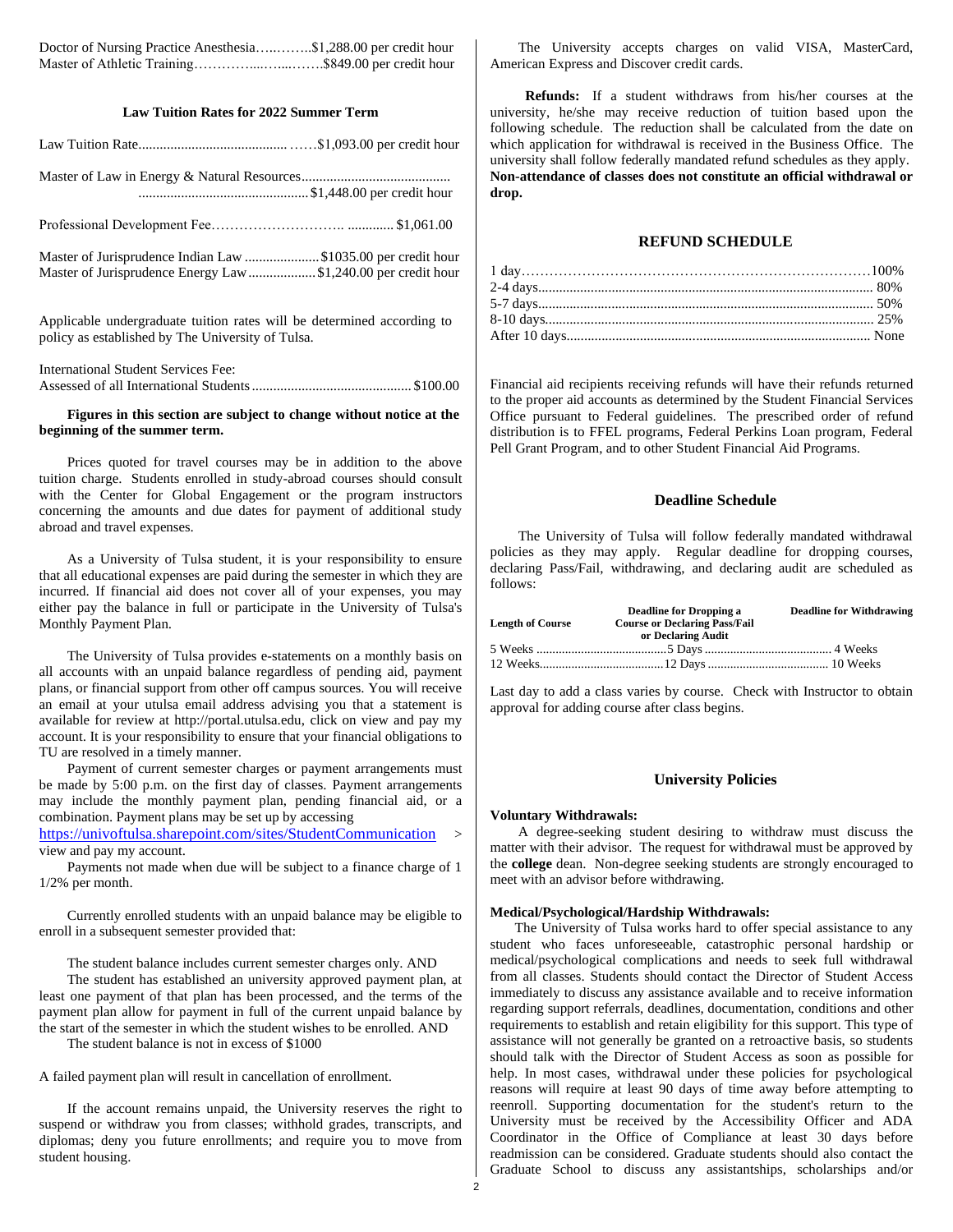fellowships provided by the Graduate School and to discuss the impact of the Leave of Absence on their academic plans. Students are encouraged to obtain tuition insurance if the student has medical, psychological, or other conditions that might necessitate full withdrawal at some point. The complete policies are available through the Office of Compliance, (918) 631-2000.

#### **Non-Voluntary Withdrawals:**

Students may be **required** to withdraw from the University for habitual delinquency in (absence from) class, habitual idleness or any other behavior which prevents the student from fulfilling the purposes implied by registration in the University. Grades of "W" will be entered for each of the courses in which the student was registered. Students who have been required to withdraw must apply for readmission to their dean in the same manner as a dismissed student.

#### **Grades of students withdrawing with official approval will be determined as follows:**

Students who withdraw from the University due to documented extenuating circumstances before the end of the course adjustment (drop/add) period will not receive a grade. Students who withdraw from the University after the end of the course adjustment (drop/add) period, but prior to the end of the withdrawal period without documented extenuating circumstances will receive a grade of "W".

**Students who are required to withdraw during a given term will have the notation** *Involuntary Withdrawal* **(date) entered on their permanent academic record following the semester in which the action occurred.**

#### **Undergraduate Incomplete (I) Grades:**

Students who are doing passing work but who, because of serious illness or other legitimate extenuating circumstances, cannot complete their course work may, at the discretion of the instructor, receive a grade of I (incomplete). Incompletes will not be granted, without an exceptionally good reason, to students who have been absent excessively during the term nor to students who have merely failed to complete course work.

When the instructor grants an incomplete, a "Record of Incomplete" form must be filed in the office of the undergraduate dean. This form, which is to be signed by the instructor and, should specify what must be done to remove the incomplete and give a deadline for the completion of unfinished work. **The contract will be attached to the course grade report for inclusion in the student's official file in the Office of the Registrar.** The incomplete grade will remain on the student record for no more than one year. After that time, unless the course work is completed, and the instructor changes it to an alternate grade, **the Office of the Registrar will change the Incomplete to an F. Students with more than 9 credits of I will not be permitted to enroll in courses at the university without the permission of the Office of the Dean.**

#### **Dismissal:**

Students who remain on probation for two consecutive semesters are subject to dismissal from the university. Those who fail more than 50 percent of their **grade point hours or earn a GPA of 1.0 or less** for any academic **year** are subject to dismissal even if they have not previously been on probation. Students who are subject to dismissal are not considered to be making satisfactory progress toward their degree.

#### **Pass/Fail Policy**

Some courses may be taken on a pass/fail basis in which grades of A, B, and C are recorded as pass (P), grades of D are recorded as D and grades lower than D are recorded as Fail (F).

For limitations on courses that may be taken Pass/Fail, consult your advising office. Your intention to take a course on Pass/Fail basis can be made to the Success Coaches any time up to the end of the deadline for dropping a course (see Deadline Schedule).

#### **Identification Cards**

Identification cards, obtained from Fisher Hall are required for all students and University employees. These cards must be carried at all times when on campus and presented to University officials upon requests. They are required for admission to the University libraries and residence halls, for access to many campus activities, and for check cashing identification at the business office.

#### **Parking Permits**

All students, staff, and faculty members must register motor vehicles that are to be parked on university parking lots. Parking permits and copies of parking regulations should be obtained from the ID and Parking Office located in Fisher Hall.

#### **Family Educational Rights and Privacy Act**

Annually, The University of Tulsa informs students of the Family Educational Rights and Privacy Act of 1974, as amended. This Act, with which the institution intends to comply fully, was designated to protect the privacy of education records, to establish the right of students to inspect and review their education records, and to provide guidelines for the correction of inaccurate or misleading data through informal and formal hearings. Students also have the right to file complaints with The Family Educational Rights and Privacy Act Office (FER-PA) concerning alleged failure by the institution to comply with the Act.

More information regarding FERPA and Student Rights, Freedoms, and Responsibilities can be found here: [FERPA and Student Rights](http://bulletin.utulsa.edu/content.php?catoid=23&navoid=1268)

#### **Nondiscrimination**

The Non-discrimination policy for the University of Tulsa can be foun[d here:](https://utulsa.edu/non-discrimination-policy/?highlight=non-discrimination) Non-discrimination Policy

#### **Cultural Diversity & Gender Studies Requirement**

Students enrolled in the Henry Kendall College of Arts and Sciences must take two courses to fulfill the Human/Cultural/Gender Diversity requirement. Courses that fulfill this requirement can be found here: [Human/Cultural/Gender Diversity](http://bulletin.utulsa.edu/search_advanced.php?cur_cat_oid=23&location=&filter%5bkeyword%5d=HCGD&filter%5b3%5d=1&filter%5b1%5d=&filter%5b28%5d=&filter%5b30%5d=&filter%5bexact_match%5d=1&navoid=1261)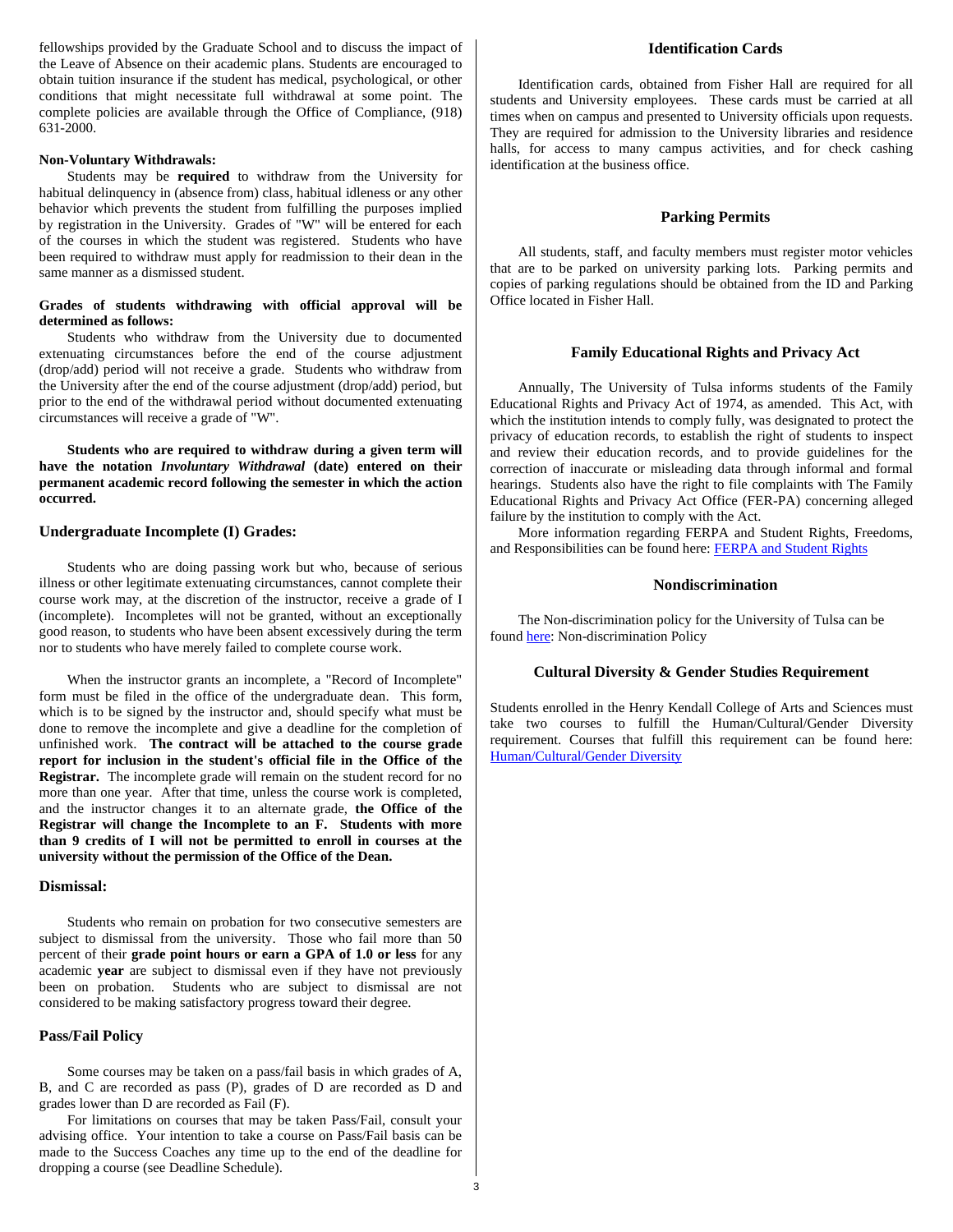# **Satisfactory Academic Progress**

Federal regulations require that all recipients of federal student financial assistance make satisfactory academic progress toward a degree or eligible certificate. Students applying for assistance through the Federal Pell Grant, Federal SEOG, Federal Work Study, Teach Grant, Oklahoma Tuition Aid Grant (OTAG), Oklahoma Tuition Equalization Grant (OTEG), Oklahoma's Promise, Direct Subsidized Loan, Direct Unsubsidized Loan, Direct Parent PLUS Loan and Direct Graduate PLUS loan programs must meet THREE requirements to maintain their financial aid eligibility at TU:

- 1. **Qualitative**: Students must meet a required minimum cumulative grade point average.
- 2. **Quantitative**: Students are required to complete (pass) a minimum 67% of hours they attempt.
- 3. **Maximum Time Frame**: Students must complete their degree within a timely manner.

These three requirements are summarized in the following charts. Failure to meet ALL of these minimum academic standards will result in the loss of federal financial aid eligibility. Students are expected to know, based on this Satisfactory Academic Progress Policy, when they may be placed on \*Financial Aid Probation, or Financial Aid Unsatisfactory status. Satisfactory academic progress is reviewed at the end of each semester once grades have been posted to the academic transcript.

1. **Qualitative**: Grade Point Average Requirement – Each student must meet a required minimum cumulative grade point average to remain eligible for federal student aid.

#### **Satisfactory Academic Progress Requirements Undergraduate Students Graduate Students Law Students** Total Hours Attempted from all Institutions All Hours All Hours All Hours

Minimum Cumulative GPA Requirements 2.00 GPA 3.00 GPA 2.00 GPA

2. **Quantitative**: Satisfactory Completion of Semester Hours Requirement. Students must also successfully complete and pass 67% of all courses they attempt. Grades of A, B, C, D, F, P, I, W and MG are all considered attempted hours. All transfer and repeat hours are included in this calculation. Courses dropped within the first 3 weeks of the semester will not be included in the calculation. Please refer to the Financial Aid Satisfactory Academic Progress Standard Charts for Undergraduate Students, Graduate Students, PhD Students and Law Students.

#### Percentage of cumulative attempted hours a student Undergraduate must complete to remain eligible for federal studentStudents **aid. Graduate Students Law Students** 67% of attempted67% of attempted

| Students must successfully complete: | 67% of attempted hours $\frac{C}{L}$ |       | 67% of attempted67% of attempted |  |
|--------------------------------------|--------------------------------------|-------|----------------------------------|--|
|                                      |                                      | hours | hours                            |  |

3. **Maximum Time Frame for Degree Completion**: Students must complete their degree program within an allotted timeframe to remain eligible for federal financial aid. The chart below indicates the timeframe in which a degree must be acquired. Be aware that hour limits are cumulative; therefore, all accepted hours from all institutions attended will be included, even if a student did not receive federal student aid. The Office of Student Financial Services recommends that students contact their academic advisor to ensure they are taking the courses necessary to complete their degree. For federal financial aid purposes grades of A, B, C, D, F, P, I, W and MG are all considered in the attempted hours. Courses dropped within the first 3 weeks of the semester will not be included in the attempted hours. All transfer and repeat hours are included in this calculation. Once students reach their maximum timeframe (150% of the published length of the program) for their specified degree, they are no longer eligible for federal student aid. If there are extenuating circumstances that prevented acceptable progress, students may request an extension by submitting a petition to the Office of Student Financial Services. All petitions for federal financial aid reinstatement should be received no later than the first day of class in the semester the unsatisfactory status takes effect.

### **Attempted Hours Allowed For Undergraduate Students Graduate StudentsPh.D. Students Law Students Earning a Degree:**

|                |  |  | 150% of the published length of the $186$ hours - 1st Bachelor's $\frac{54}{Master's}$ hours - 1st 135 hours - 132 hours - degree program |  |  |  |  |
|----------------|--|--|-------------------------------------------------------------------------------------------------------------------------------------------|--|--|--|--|
| degree program |  |  |                                                                                                                                           |  |  |  |  |

#### **Repeated Coursework**

Students may receive federal financial aid consideration to repeat a previously passed course once. Students may repeat failed courses until they have attained a passing grade. An "Incomplete" grade (I) that remains on the academic record at the time satisfactory academic progress is reviewed will be treated as not completed, but the attempted hours will be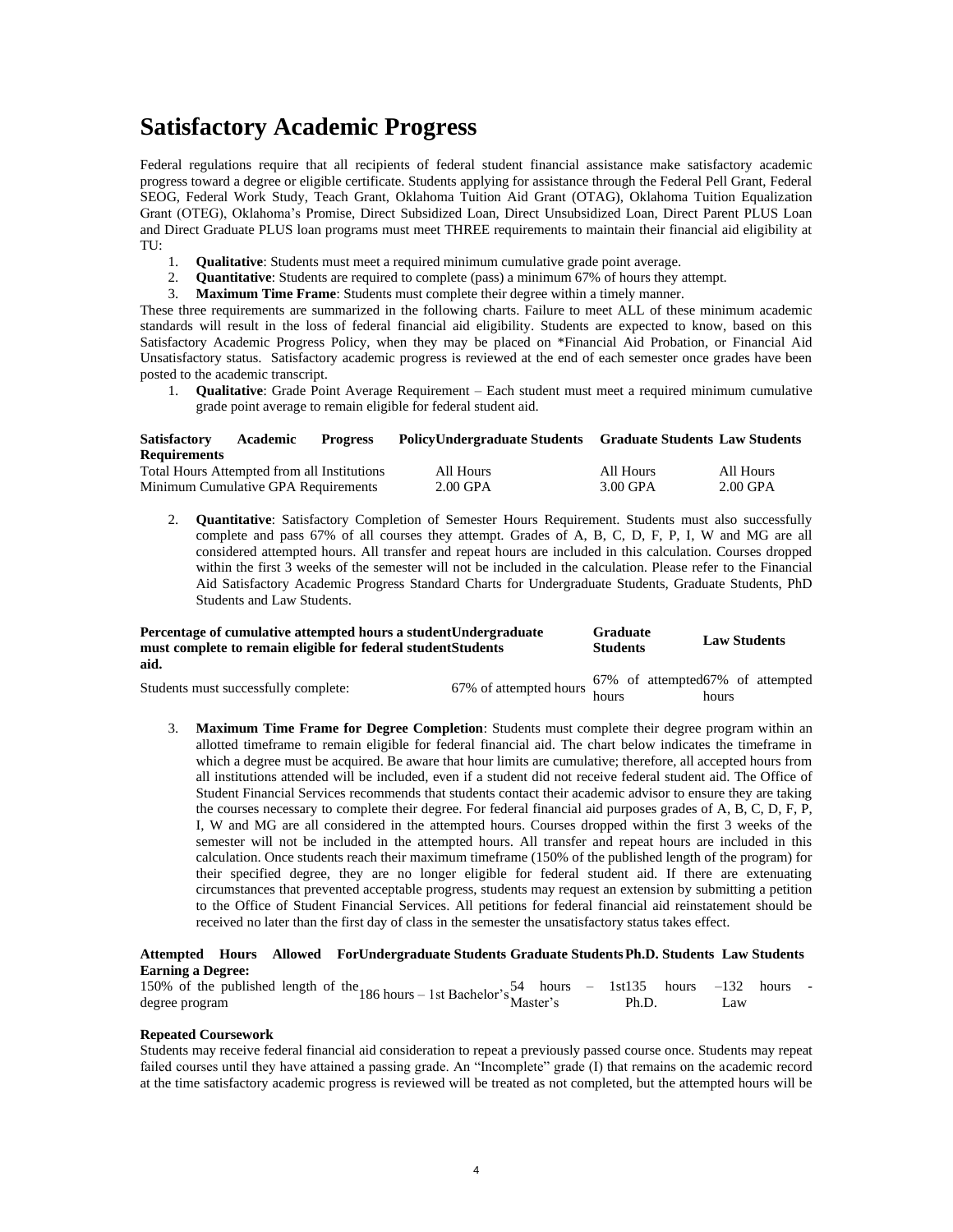counted. Upon completion of the Incomplete (I) course, the grade and course will be given due credit in future consideration.

\*Please note: Financial Aid Probation and Financial Aid Unsatisfactory status are separate from Academic Probation and Academic Suspension.

#### **Satisfactory Academic Progress (SAP) Evaluation**

Satisfactory Academic Progress is evaluated at the conclusion of each academic semester after grades have been posted. All attempted and transfer hours are counted during this evaluation. Courses dropped within the first 3 weeks of the semester will not be included in the SAP evaluation.

- Satisfactory– students that are enrolled in an eligible program, in compliance with satisfactory academic progress and receiving federal aid.
- Probation– students are placed on Financial Aid Probation if they do not meet both requirements I and II of the Satisfactory Academic Progress Policy (SAP). During this probation, financial aid eligibility and payment of funds will be continued throughout the Financial Aid Probation. Note: Probation is not given to students regarding maximum time frame, it is the student's responsibility to know how many hours they have attempted and where they stand. Students that have been placed on Financial Aid Probation may be removed from that status and return to Satisfactory status. Standing by meeting the completion rate and/or cumulative grade point average requirements as set forth in the Satisfactory Academic Progress Policy by the end of the Financial Aid Probation term. A student who returns to good standing after the Financial Aid Probation and then does not meet SAP at the end of the next term, can be placed on Financial Aid Probation again. However, a student cannot be placed on a Financial Aid Probation status for consecutive terms.
- **Financial Aid Unsatisfactory Status** will be required for students who fail to meet either requirements 1 and 2 at the conclusion of their Financial Aid Probation. Students placed on Financial Aid Unsatisfactory status have had consecutive terms of SAP non-compliance. Students cannot receive funds from the federal aid programs listed above while having an unsatisfactory status. The Financial Aid Officer will determine if the Financial Aid Unsatisfactory status can be appealed. Students will be allowed to appeal their first unsatisfactory status and if approved, will be put on Financial Aid Probation.
- **Financial Aid Probation** is re-assigned to students who were on Financial Aid Unsatisfactory status, appealed and have received an appeal approval. The status of Financial Aid Probation is given for the next period of enrollment to demonstrate satisfactory academic progress. The student will receive an approval letter along with a list of conditions that must be performed for reinstatement of federal financial aid for the upcoming semester. Students can be placed on Financial Aid Probation for one payment period per appeal at The University of Tulsa. The student must comply with the completion and grade point average requirements by the end of the semester. After grades for the semester are posted to the student academic transcript, the Student Financial Services Office will review the academic performance of the student to determine if the satisfactory academic progress requirements are met. If the student meets the SAP requirements at the completion of the semester, federal financial aid is continued for future semesters. If the student cannot mathematically achieve SAP standards in one payment period, an academic plan will be required.
- **Financial Aid Academic Plan** is the status assigned to students who were on Financial Aid Unsatisfactory status, appealed and have received an appeal approval but cannot achieve SAP standards within one payment period. Students in this category must follow an individually designed Academic Plan developed by the Academic Advisor to ensure achievement of satisfactory academic progress standards over an assigned period of time. Students remain eligible for federal aid as long as the conditions of the Academic Plan are met.

Rules are applied uniformly to all students whether or not aid has been received previously.

#### **Financial Aid Appeal Process**

A student with extenuating circumstances may appeal a Financial Aid Unsatisfactory status by submitting a Financial Aid Satisfactory Academic Progress Appeal form to the Office of Student Financial Services within two weeks of the date of the letter of suspension. Appeals must explain in detail why the student failed to meet the minimum academic standards, what extenuating circumstances caused the failure and how the situation has since improved. Examples of extenuating circumstances include, but are not limited to, illness, medical issues with immediate family members or a death in the family. Personal or financial issues with family, friends, or roommates are not considered extenuating circumstances. The Financial Aid Appeals Committee will evaluate all documentation submitted and the student's appeal will be approved or denied. The results of the appeal will be emailed to the student's TU email account within approximately ten working days from the submission date. If the appeal is denied, the student is responsible for paying for their own educational costs until the student improves his/her scholastic record to meet the minimum standards of academic progress. Students who were denied due to maximum time frame are responsible for paying for their own educational costs for the remainder of their degree program. If the appeal is approved, the student will either be: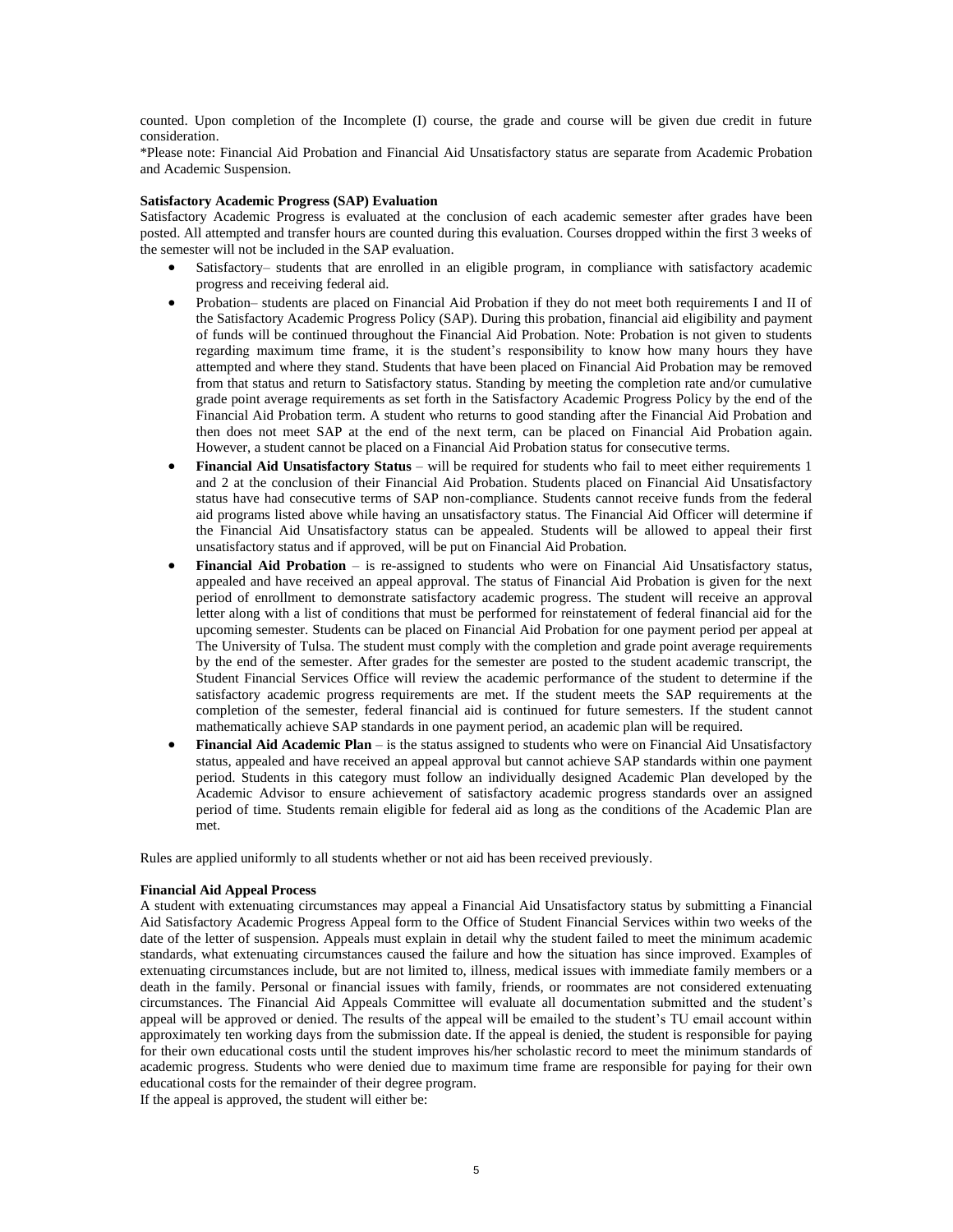- 1. Placed on **Financial Aid Probation** for one semester only, or
- 2. Placed on an **Academic Plan** designed for completion rate and/or cumulative grade point average improvements until the standards of the SAP policy are met, not to exceed one year from the date of the Academic Plan.

The student's approval letter will explain all requirements that must be met during his/her probationary period to continue to receive financial aid.

#### **Removal from Financial Aid Unsatisfactory Status Without Appealing**

To re-establish federal financial aid eligibility without completing the appeal process noted above, students must meet all the criteria listed in the Office of Student Financial Services Satisfactory Academic Progress Policy. A student on Financial Aid Unsatisfactory status can re-establish eligibility by meeting the standards of the SAP Policy by achieving a completion rate of 67% and a required minimum cumulative grade point average without federal and/or state financial aid assistance.

#### **Changing Majors**

Students who change majors should contact the Office of Student Financial Services regarding how this will impact your satisfactory academic progress for federal financial aid.

#### **Study Abroad or Consortium Classes**

Any student who has completed a semester with study abroad or has a consortium agreement as a visiting student with another college or university must wait until the study abroad/visiting student grades have been submitted to TU to determine satisfactory academic progress. The student cannot receive federal financial aid for the semester following the study abroad/visiting student semester until the grades are received from the college or university in which the student was enrolled as a study abroad/visiting student and posted to the student's TU academic transcript.

If you are a Presidential Scholar with no federal financial aid, your next semester's funds will not disburse until academic transcripts have been received from the study abroad/visiting student program. All Presidential Scholars must complete at least twelve (12) credit hours per semester with a minimum 3.25 cumulative GPA. After study abroad/visiting student grades are posted to the student's TU academic transcript, eligibility for Presidential Scholar funding will be determined.

#### **Changing from Undergraduate to Master's or from Master's to Doctoral Programs**

If the student is beginning a new degree level, satisfactory academic progress begins in a clear status for the new program.

#### **Students Who Have Been Out of Attendance for Over a Year**

The University of Tulsa reviews satisfactory academic progress each payment period. If the student was not making satisfactory academic progress when last enrolled, provided it was more than a year ago, the student can be placed on Financial Aid Probation for the first payment period.

#### **Part-Time Students**

If the student receives part-time federal financial aid, the required hours completed for satisfactory academic progress will be reduced proportionately.

#### **Transfer Hours**

Transfer hours that are accepted by TU and are applied toward the student's current program, will be included as both attempted and completed hours.

#### **Audit Courses**

Grades of audit (AU) are not counted in the total hours attempted for any semester or as successful completion of the course. Students cannot receive federal financial aid for audit courses.

#### **Independent Courses**

Independent courses may count toward successful completion of hours attempted if they are completed by the last day of the semester. For information about eligibility and payment of federal financial aid for this type of course, please contact the Office of Student Financial Services.

#### **Leave of Absence Policy Regarding Return of Title IV (R2T4)**

If an academic Leave of Absence (LOA) is granted, the student's Title IV funding will be evaluated the same as any student who completely withdraws from The University of Tulsa and the Return to Title IV Funds rules will be followed, as applicable.